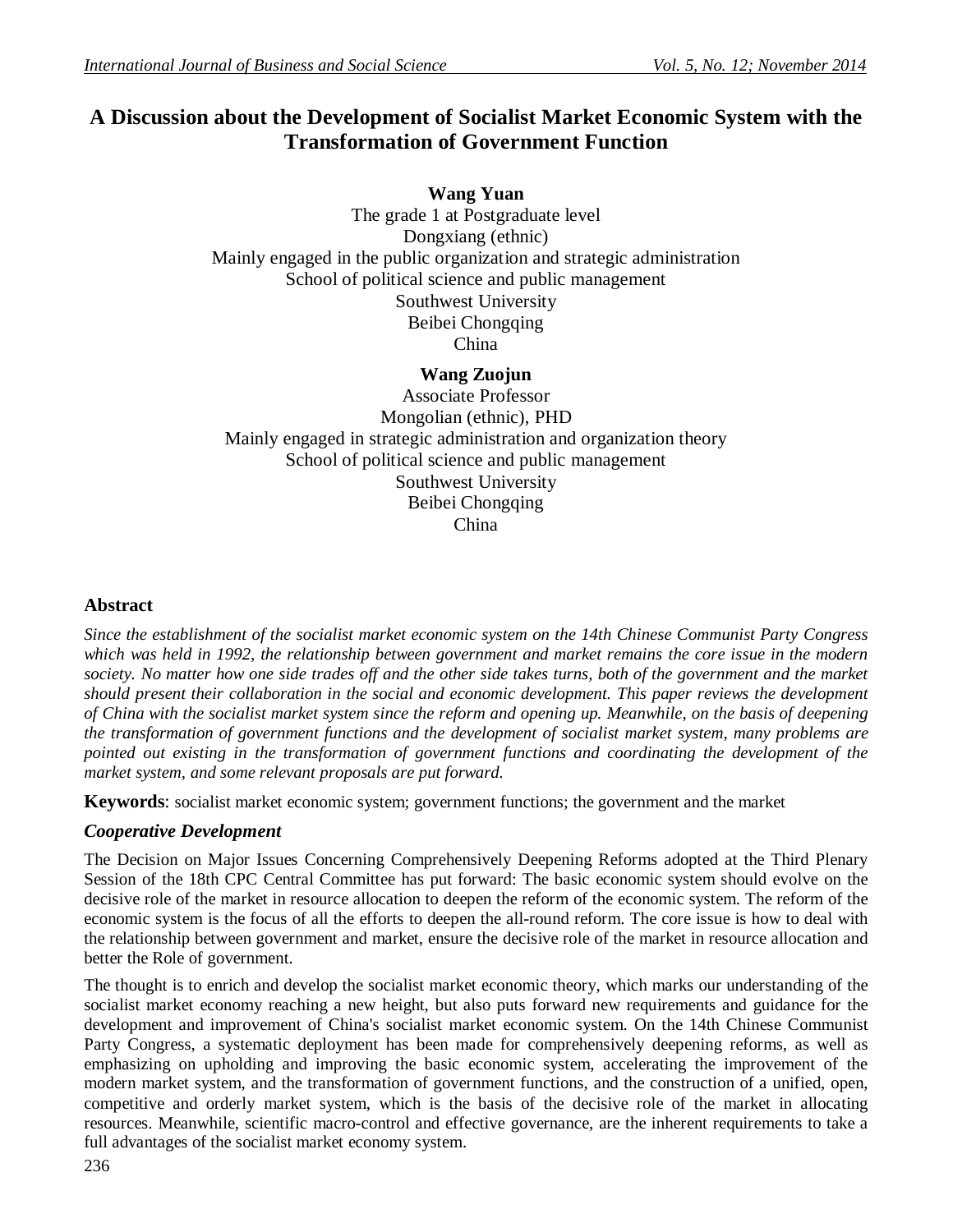#### **1. Discussion on the Establishment of Socialist Market System and the Transformation of Government Functions**

Since the reform and opening in 1978, China's government have had a profound discussion and reflection on the all-round government and highly centralized planned economy. considering the malpractice of highly centralized and management our government and academia have proposed a "transformation of government functions" policy objectives. In 1984, CPC Central Committee's Resolution on Economic Reform has put forward that the government and enterprises should implement segregation of duties, and government should play a proper role in the economic management.

In 1992, a report "To speed up the pace of reform and opening up and modernization construction, and take the cause of socialism with Chinese characteristics a greater victory" was proposed in the 14th Congress of the Communist Party of China. Report summarized 14 years experience of reforms since 1978 when the reforms began, decided to seize the opportunity to speed the development, and determined the socialist market economic system is the goal of China's economic reform. The establishment of this economic system has put forward new requirements for China's economic reform and the functional transformation, but also provided for China's economic development and governance the basis and direction, and propose government to change the relationship between government and enterprises, to achieve a division between them.

In this period, government bound market through financial, tax and other policies in the market economy. Government-owned enterprises mainly engages in natural monopolies, telecommunications, utilities, infrastructure, finance and insurance sector as well as public services, but the government must carry out the management in accordance with market rules. During this time, our government regulates the national economy through planning, regulation and other administrative means, but also put forward new demands for the SOE reform: under the same premise the basic framework of public ownership, reform the management mechanism and benefit distribution mechanism, and Operating policies of the central government will devolve to local and state-owned enterprises and form a 'decentralization' of public ownership economy.

In 1993, The Decision on Major Issues Concerning Socialist Market Economic System adopted at the Third Plenum of the 14th CPC has pointed out: the establishment of a socialist market economic system, is to make the market at the national macro-control allocation of resources play a fundamental role, and put forward: The main functions of government management for economy is the setting up and implementation of macro-control policies, to improve infrastructure, and create a favorable environment for economic development. Meanwhile, it has to foster market system, monitor the market operation and maintain the fair competition, regulate social distribution and organize social security, control population growth, protect natural resources and ecological environment, manage state-owned assets and supervise the operations state-owned to achieve the country's economic and social development goals. Government has not directly intervened in their production and business activities, but use economic, legal and necessary administrative means to manage the economy. It was also during this year, a clear objectives of the reform of state-owned enterprises has been made out:"clearly established ownership, well-defined power and responsibility, separation of enterprise from administration, and scientific management". The establishment of the goal laid the foundation for the modern enterprise management system and also played a "vanguard" role in the transformation of government functions.

In 1997, the 15th Chinese Communist Party Congress was held, in which it is put forward that China should focus on economic construction, accelerating economic reform, and deepening political reform. We should adhere to and improve the socialist market economic system, make market play a fundamental role in the allocation of resources with the national macro-control, transform the government functions according to the requirements of the socialist market economy, to achieve the separation of government and enterprises, and hand over the rights of production and operation effectively to enterprises. In the Fourth Plenary Session of the Fifteenth Central Committee of the Communist Party of China held in 1999, it put forward that: Nation Dos and Don'ts, SOEs can move on and retreat, to proceed to adjust the layout of the state economy.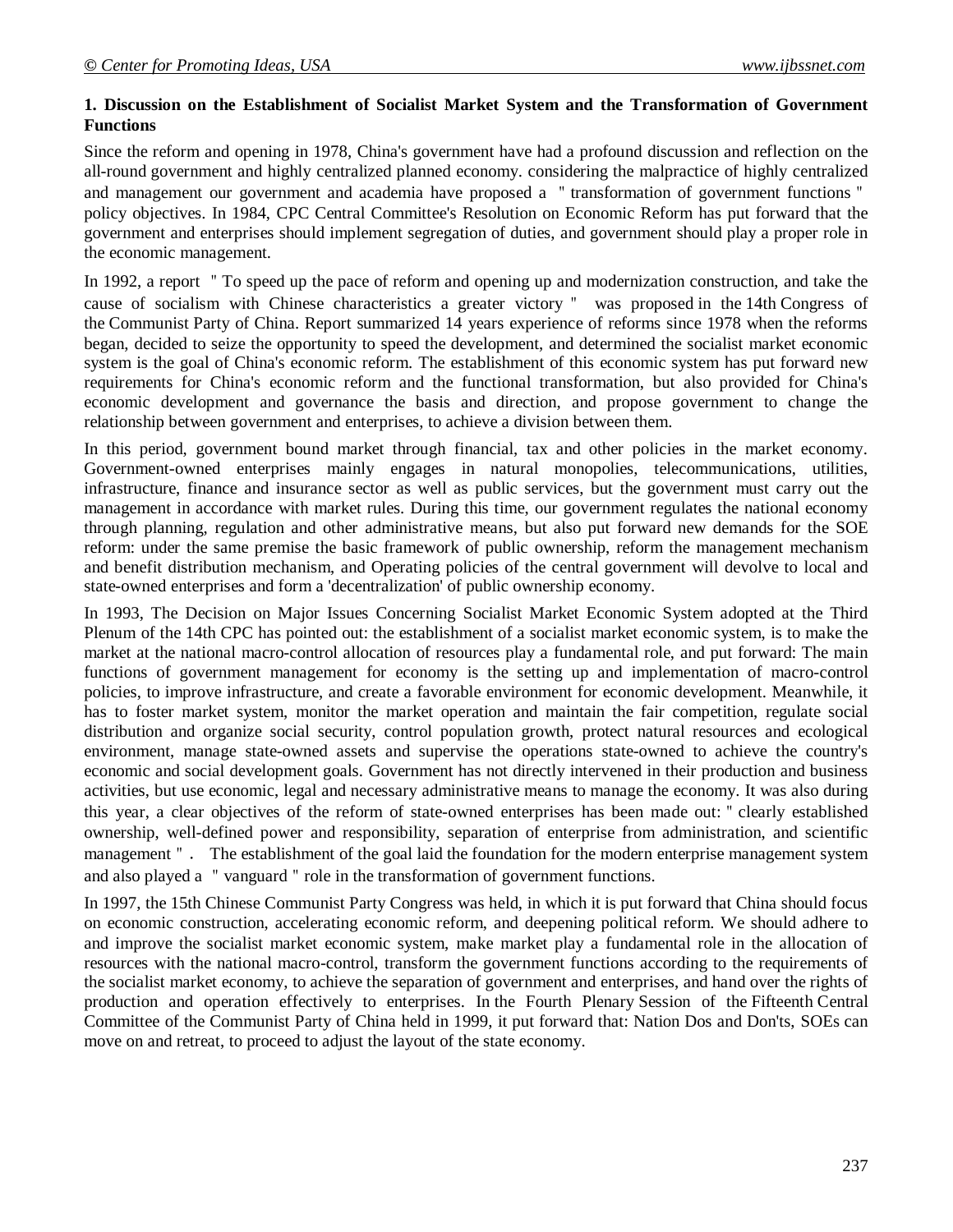Since 2000, a socialist market system with Chinese characteristics has been initially established. Then, in November 2001, China joined the World Trade Organization (WTO), so that China's reform and opening to got a more in-depth development, at the same time, function of our government also presented a new challenge, which is required a coordination with the development of the market economy system, and under the economic reform and social development, our government functions are being changed and re-shaping.

At this stage, the transformation of the government functions achieved a greater development, and the total amount of government functions was gradually reduced, while the economic functions and social functions were growing strong. With the influence of globalization, the transformation of government functions moves toward " good governance" and " governance" , with a greater use of economic and legal means to carry out management.

#### *2. Deepen the Transformation of Government Functions and the Development of the Socialist Market Economy*

2.1Practical operation with separate government functions from enterprise management

Around the year of 2000, our country did a lot of "big move" to achieve the separate government functions from enterprise management. For example, Government ministries lifted the administrative subordinate relations between their entity economy and Subordinate enterprises, reduced a great number of the professional economy sectors and all kinds of administrative companies, developed social intermediary organizations; Strengthen and improve the supervision mode of state-owned enterprises; Prohibited the army, the armed police force to run enterprises, and began to reform state-owned monopoly industries such as telecom, electric power, railway, civil aviation and so on.

After that, in order to deepen the reform of the separate government functions from enterprise management, the state proposed to improve the system of enterprise ownership, diversify their ownership and the establishment and improvement of separating the financing of new investment system. The implementation of these reforms makes SOEs planned economy growing out of the old system, gives full play to the functions of government macrocontrol, helps it get rid of some unnecessary constraints, and makes the operation mechanism more marketoriented, to achieve a long-term, stable, fast and healthy growth in economy.

2.2The transformation of the relationship between government and market

With the establishment of socialist market economic system, government has changed highly centralized planned economic system. While our government continues to foster the development of commodity markets, it also gradually grows production factor markets, such as the production market, financial IT markets, to build a unified, open, competitive and orderly market system. Government has relaxed controls on the market, and assigned part of the functions to the intermediary organizations in order to promote the fundamental role of market in allocating resources.

Since 1993, our country has gradually formed the framework of market economy legal system. The government must provide effective laws, regulations and other relevant principles for the market economy, to regulate the market players, to clarify the rights and responsibilities of its own to realize a unified and orderly market economy. The government should adjust the relationship between the market main bodies, set laws and regulations to maintain fair competition; strengthen macro-control, promote the set of relevant laws to ensure market economy to play the fundamental role in the allocation of resources. These moves could make the government function standardized and legalized in the main market economic activities while regulating, supervising the market. Began in 2001, the government vigorously regulated the system of market economy, against the illegal activities like , bad faith, forge proof, tax evasion and other disturbing the order of market behaviors.

2.3Government established a social security system correspond to market economy

Since 1993, China's social security system has entered the new stage of reform and innovation. First, with the state-owned enterprise reform, "laid-off workers employment service centers in the" work system has been set up in the country. Re-employment center not only issues the laid-off workers basic cost of living, also pay social insurance premiums for them, as well as vocational training and other services. Besides, in terms of pension, it unified the basic pension system accordance with the "combined with system account" model.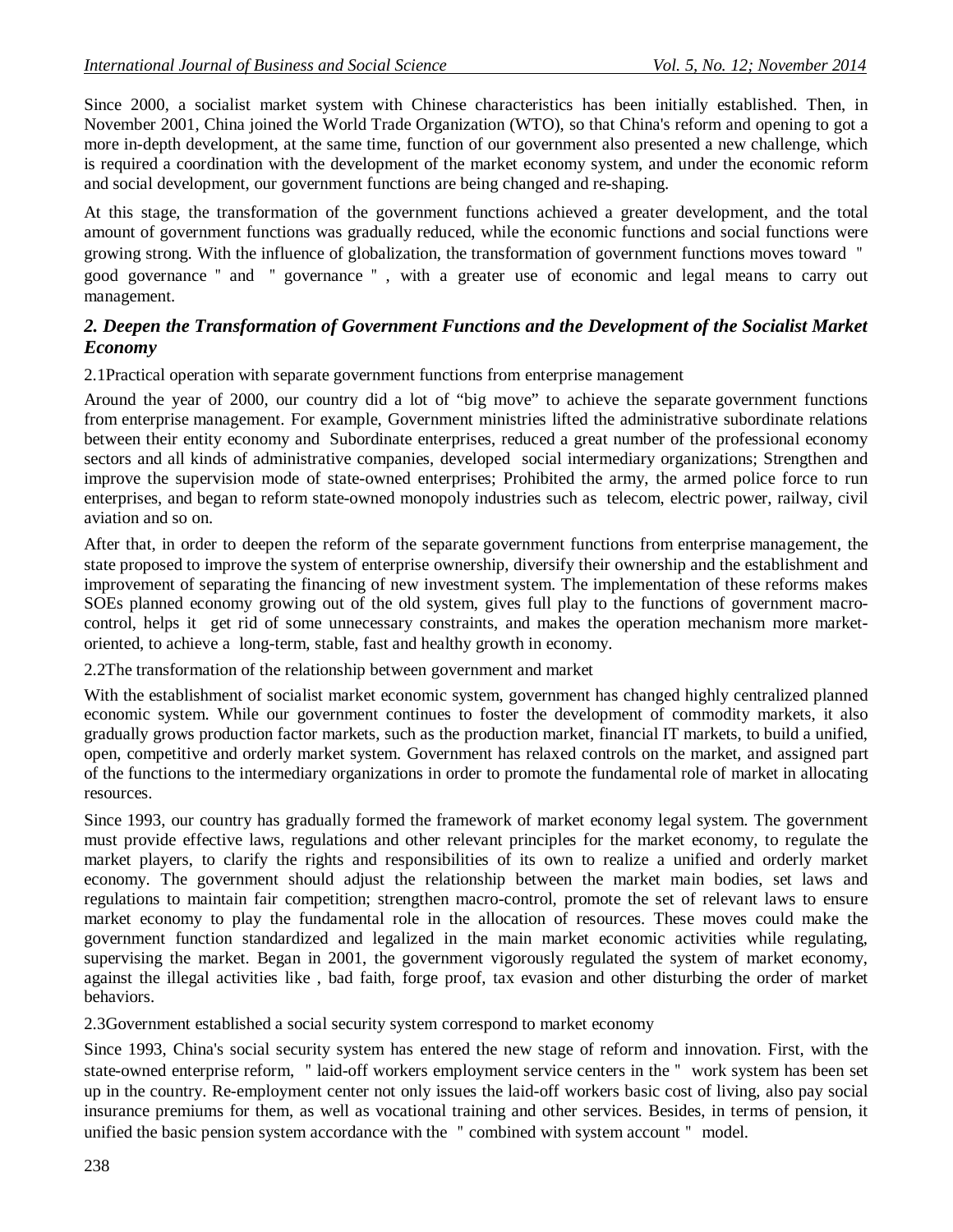In medical insurance, basic medical insurance was to promote  $[1]$ . Finally, the urban minimum living standard line, unemployment insurance and minimum living guarantee for urban residents and other standard bricks are gradually improving.

The Decision on Major Issues Concerning Constructing a Harmonious Socialist Society put forward: by 2020, a social security system covering urban and rural residents basically has been established. This is one of the main tasks the goal of building a socialist harmonious society. The report in Seventeenth Party Congress further put forward: accelerate the establishment of social security system covering urban and rural residents.

In China, the social security system mainly consists of social relief, social insurance, social welfare and social special care. And basic pension, basic medical care, the minimum living security system serve as the key, and charity and commercial insurance as supplement. It is an important pillar of the socialist market economic system to reform the basic endowment insurance system of enterprises, institutions, and improve the social security system, but it is also related to the overall reform, development and stability.

2.4The improvement and re-build of government function

In 1992, the goal of the economic reform, put forward in the 14th Chinese Communist Party Congress, is to set socialist market economic system, and determine the administrative system and institutional reform. So as requirements of the 14th Chinese Communist Party Congress, our country will step into a stage in which we will fully explore the establishment of a market economy and supporting the administrative system.

This stage of administrative reform is to adapt to the requirements of the socialist market economic development, realize the separation of enterprise from administration, hand over the power to the enterprise which belongs to them, and reduce the specific approval of the transaction and the direct management of the enterprise. It demand to strengthen macro-control on the part of the macro-control requirements, make a balance among national economy strategy, planning and the total economy, and make production policy to nurture and develop the market. While focusing on the implementation of the national civil service system, and comprehensively promote the organs, institutions, corporate personnel system reform, to meet the needs of establishing a modern enterprise system, and to explore the state-owned assets management system, finally to promote economic sector to play the functions of planning, coordination, oversight and service. The State Council consisted of 41 departments (including the general office of state department), 3 subordinate departments and 5 administrative offices, 59 in total. The number of non-permanent institutes of the State Council has been reduced to 26 from 85.

The strength of reform in 1998 is the biggest one, with the institution change and personal adjustment. According to the spirit of the 15th Party Congress, the goal of the reform is: Establish a highly efficient, well-coordinated and standardized administrative system, improve the national civil service, establish high-quality professional administrative cadres, and an administrative system in socialist market economy with Chinese characteristics.

According to the requirements of developing the socialist market economy, it need to transfer the government functions, separate government from enterprises, transform the government functions to macro-control, social management and public services, and give the production and operation rights to the enterprises. Meanwhile, according to the simplification, uniformity and efficiency principle, we should adjust government organizations to realize better troops and simpler administration. Further it is to strengthen macroeconomic regulation department, adjust and reduce the professional sector of the economy, adjust the social services sector appropriately, strengthen law enforcement and regulatory authorities, and develop social intermediary organizations.

At this stage, the Chinese government has started to vigorously reform the administrative examination and approval system. Administrative examination and approval system is an important measure to adjust the government enterprises, market and social relations with the transformation of government functions. Since 2001, all provinces, autonomous regions and municipalities have successively introduced the reform. By 2002, the State Council and its departments have canceled 789 administrative examination and approval projects, involving 56 departments and units. In which the number of economic management affairs is 560, involving 167 community management services, and other administrative matters and some related affairs 62 .

Since 2000, local government agencies have got advanced the economic and social functions of local government have further changed.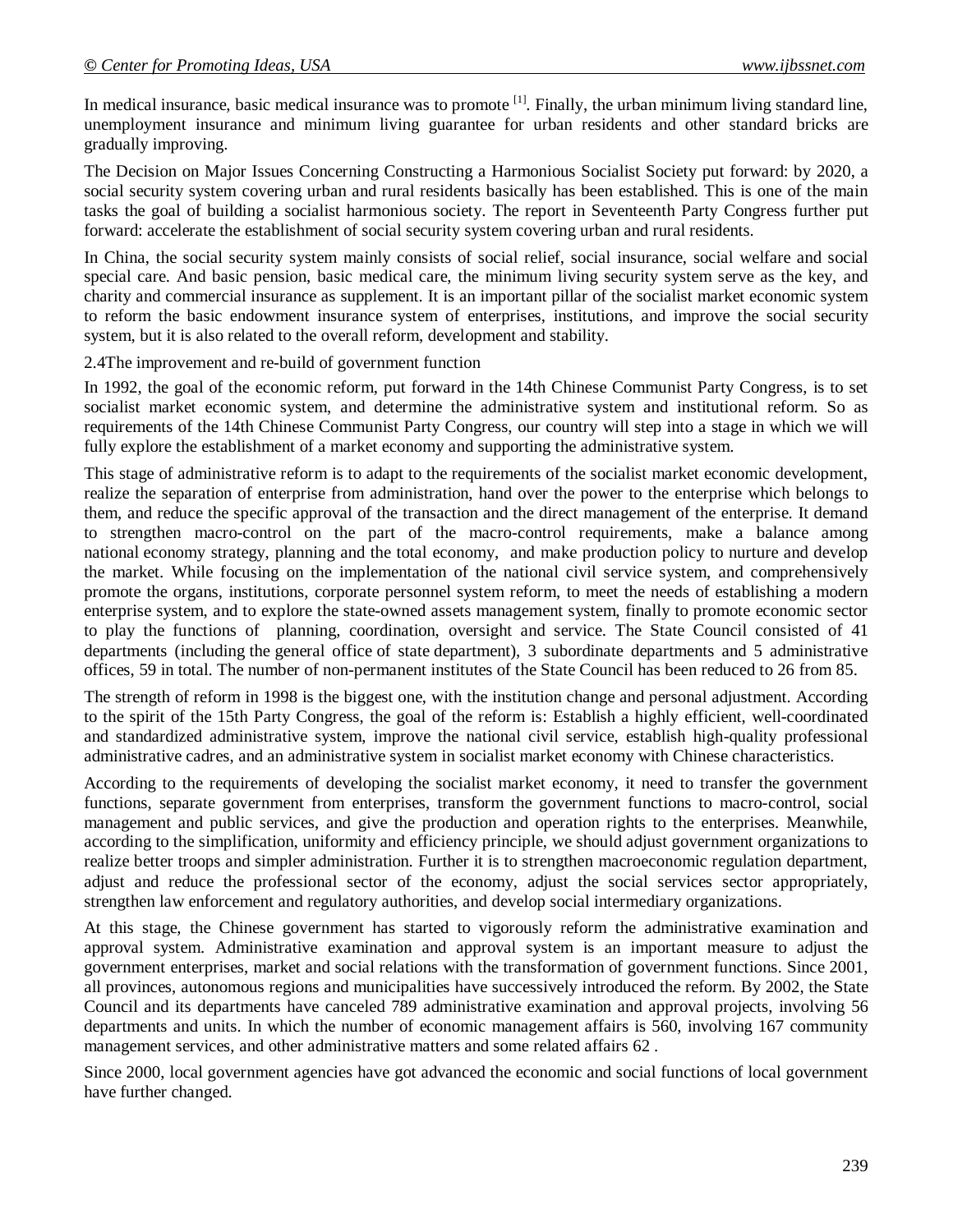According to statistics, the provincial government agency got an average reduction from 55 to 40, and municipal, prefecture-level government agencies was reduced from 45 to 35, county government agencies was reduced from 28 to 18. In terms of staffing, the reduction in the provincial government is 48.2%, in municipal and county party and government institutes, that is19.4% .

In the Seventeenth Party Congress, the report further emphasized to speed up administrative reform, and build up a service-oriented government.

It needs to accelerate the separation of government and enterprises government-owned capital, the affairs and the market intermediaries, to standardize administrative practices, strengthen administrative law-enforcement agencies, reduce and standardize administrative examination and approval, reduce government intervention in micro-economic operations.

Since 1992, the Chinese government according to the perfection and development of the market economy system, the self-transformation functions are constantly improving and developing. In 2000 China initially established a market economy system, had the further development in market-oriented reforms. Especially after China's accession to WTO, the Chinese government pledged, in accordance with the rules of WTO's, to manage the economy, reduce tariffs and remove non-tariff barriers, liberalize trade operations, open trade in services markets, strengthen intellectual property protection, and promote further economic integration into the global economy. Around the market system, government will carry out a more comprehensive reform on its function even a reshape, the reform in government and business, government and the market, government and society as well as government agencies is outstanding, and it steps towards limited government, law-based government, responsible government, divided right government and effective government .

## *3. The Defects in the Transformation of Government Functions and Coordinating the Development of the Market System*

3.1Significant deficiencies still exist in the separate government functions from enterprise management

However, the relationship between government and enterprises has actually been in an "embarrassing" state. Although the separate early in the reform has been proposed, but there has been no effective progress. On the one hand, considering the state-owned assets, the Government has taken to the presence of state-owned enterprises and financial institutions as well as the board of supervisors and inspectors to asset management institutions and large companies authorized to operate state-owned assets and other measures. But through these measures, stateowned enterprises has been out of the planned economy system, which began to have more and more marketoriented operation mechanism. But government intervention is still a lot, so an effective management system for state-owned enterprises, state-owned assets and has still not been formed. On the other hand, the government is entitled as representative of state-owned assets, and restricted by information, benefits, labor and other factors, has not performed the duty well, so that a considerable part of state-owned assets is out of control, resulting in a large number of loss of state assets.

There are difficulties in the restructuring of a considerable large state-owned enterprises. The intervention of Government for the establishment of enterprises, the appointment and removal the leaders, the field of trade and investment is still very serious. Many large companies do not have the autonomy for real investment, finance, and the government investment and financing projects for companies have to go through layers of approval, leading companies lost a lot of market opportunities. In the petroleum and petrochemicals, railways, electricity and other natural monopoly industry, that the market wants to introduce competition is still quite difficult. So, how in practice to achieve true separation of government and corporate functions, the establishment of effective stateowned assets management system is in dire need to think about.

3.2The imperfect system for government oversight the market order

At this stage, there are still a lot of market order problems. For example, the market order disorders, non-standard and counterfeit products are flooding, tax evasion, tax evasion, foreign exchange and other phenomena are rampant smuggling. In some areas, local protectionism has become administrative monopoly which hinders the free movement of capital, technology, goods, labor in various businesses, hinders the improvement and development of market economy, resulting in a disturbance of market operation. Faced with such a market order, the government lacks the execution and binding force for management and standardization of the market order.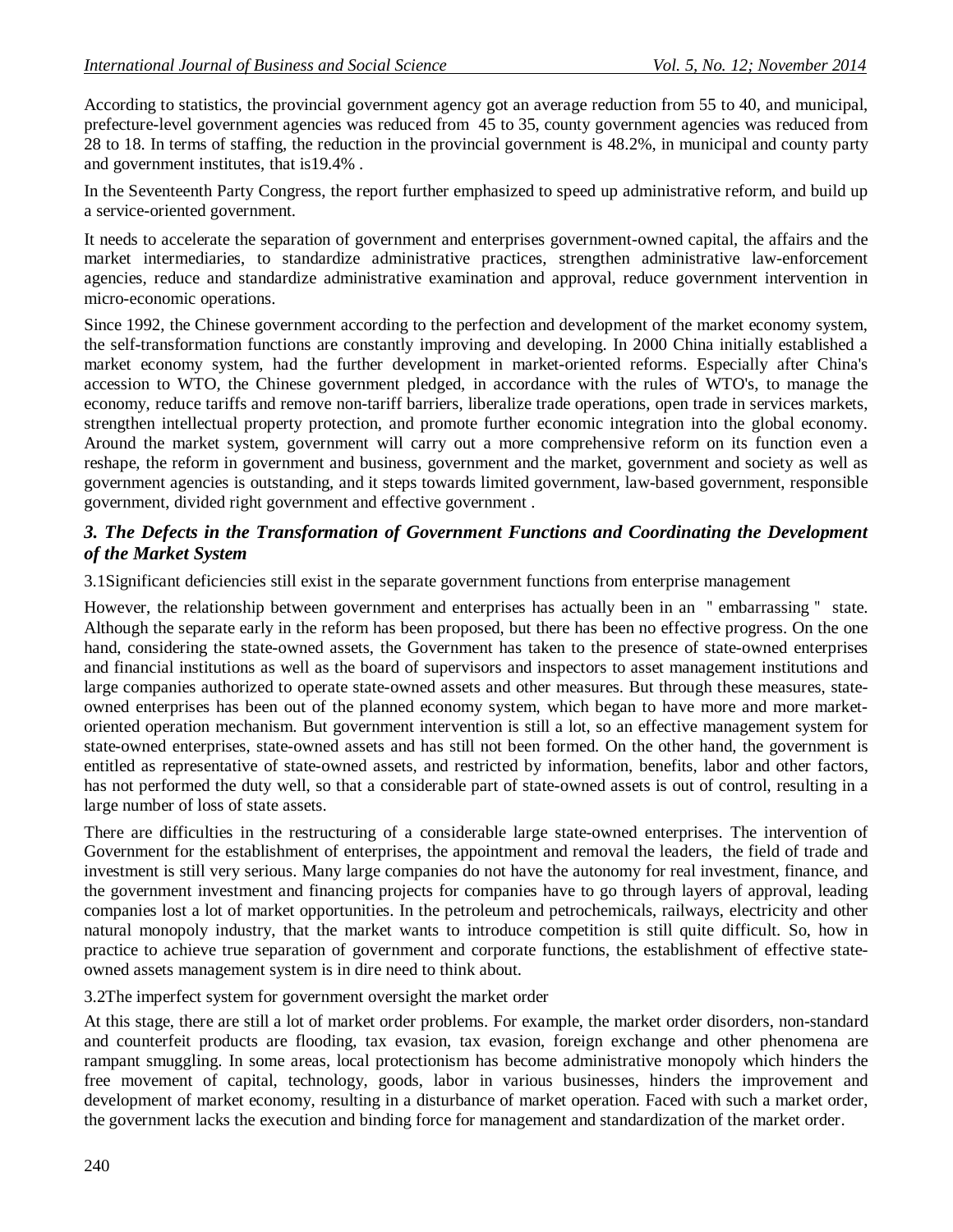First, the orders proposed by government on the management of market laws and regulations are not perfect, so many companies can "take advantage". Secondly, the intensity of law enforcement is not enough. Many laws and regulations exist in name only, and do not get strong execution resulting in less effectiveness. Meanwhile, local protectionism and fragmentation are very serious, which seriously inhibit a unified, open, fair and competitive market system to form. Vicious competition, crowding out new social groups, largely hinders the management of social affairs.

3.3The huge challenges in building the social security system to adapt to market economy

Since the 16th Party Congress, our government is trying to build social security system to cover the whole society, including pension insurance, unemployment insurance and medical insurance.

But with the great challenges brought by our population "aging" and the urbanization, with unemployment population increasing, many major institutional and systematic issues needing to be addressed, pressure on the social security is increasing.

The split of management system makes urban and rural medical insurance management divide by different departments or institutions, so there exists a lack of convergence between the coordination mechanism. There are also some problems about repetitive ginseng and government subsidies, repeated construction and resource waste. Collection system of social costs varies, collection agencies determined by the respective provincial governments, leading to a broken link in social insurance management. Management and service system can not meet the requirements of the development. along with the rapid expansion of the social security system covering the crowd, especially the extension to rural area, the problems of poor infrastructure, inadequate staffing, capacity building lag become more and more serious.

3.4Government itself becomes the biggest obstacle in its function transformation

Excessive government regulation, involving all areas of social life, often turns out to be a situation of "regulate too much" and "regulate too details" in the management process. Especially in the striving for benefits, some profitable issues are striven for but the others are ignored, which shows that authority and responsibility are not uniform, and service concept lag, even exists the official Standard 'thinking'. This led to the shelter, nepotism and corruption phenomenon. While the government takes a lot of expenditure, bureaucratic phenomenon is serious, response is low, public service is weak as well as institutional corruption and other issues.

Because the executive powers is being constrained in a limited degree, the administrative transparency is not high. Meanwhile in the judicial field still exists harbor serious miscarriage of justice, judicial corruption and local protectionism phenomenon. And there are still many offside and absence of the phenomenon in the course of the exercise of government functions. Offside phenomenon makes the government can not restructure with the market-oriented economic system, the Government is still doing the things that the market should do; Absence phenomenon the government which should dominates the economic development could not transform to the public service-oriented government in time with the market development and social relations changing, so that, the government has not really done what the government should do and can do, what the market can not do.

#### *4. Policy Recommendations for the Coordinating Development between Government Functions and the Market System*

With the establishment and development of China's socialist market system, our government functions also will be constantly transformed and improved. At present, the market plays a fundamental role in allocating resources with a free price system, the modern enterprise system and the contractual relationship, but the market is not omnipotent. "Market failure" and "market defects" may cause imperfect competition monopolies, unable to meet the demand for public goods, the existence of a large number of incomplete and asymmetric information, and economic equality of income of the powerless. All of these need the government to macro-control and manage the market with its "visible hand". But the "visible hand" can not control all the market, should leave some flexibility for it. Thus, the transformation of government functions is particularly important in the coordinating development of socialist market economy, promote each other on. How to grasp the relationship between government and the market, is a top priority.

4.1Taking economic development as the center, keep the macroeconomic develop stably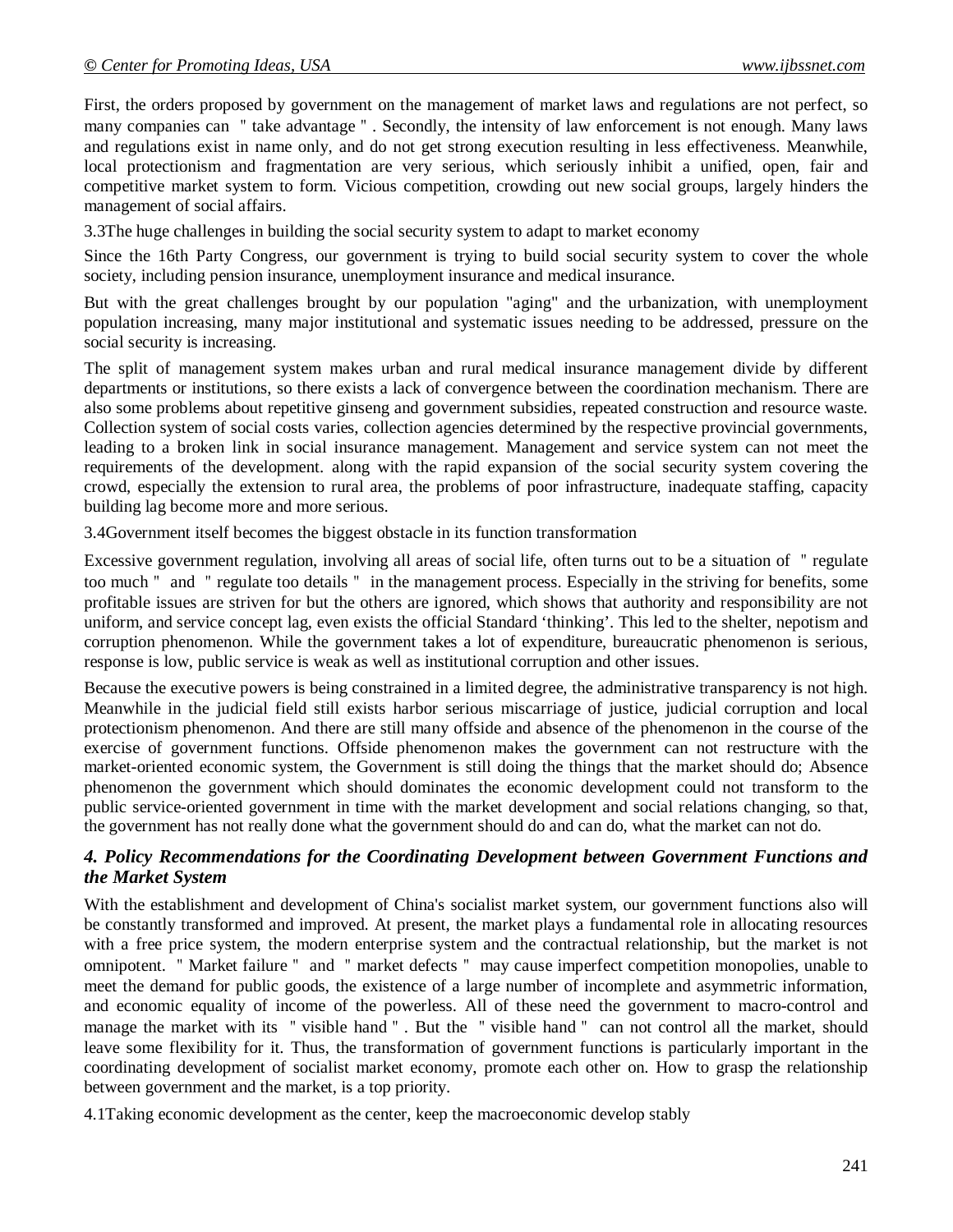Government functions belong to the political system, and the transformation of government functions belongs to the reform of the political system. As a superstructure, political system can counter- products to the economic system, but also be constrained by the level of socio-economic development and economic system. Therefore, during the process of the transformation and improvement of government functions, we must be subordinated to and serve the needs of social and economic development and economic reform. When carrying out the reform of the government we should take the economic construction as the center.

Under the socialist market economic system, the market plays a leading role in the course of the allocation of resources, but the market often contains self-released and blindness, which would result in volatility of macroeconomic in cycle and imbalance of economic output. When this happens, we need the government to carry out effective interventions, macro-control, to avoid such phenomena as inflation, overproduction caused by demand lack, rising unemployment, and social stability undermining.

At present, China is in a critical period of economic system reform, and China's socialist market economic system is gradually maturing. So, illegal monopoly inevitably caused by free competition often leads to market confusion and disorder of system operation. Therefore, the government should actively use economic means and legal means to carry out macro-control, to maintain economic rapid and stable development.

4.2Insist on step by step, have a good command of the dialectical relationship among reform, development and stability

Since 1992 China has established a socialist market system, China's market economy is constantly evolving and improving. At present, we are at a crucial stage of marker economy development, therefore, social stability an important prerequisite for the development of socialist market economy and transformation of government functions, and it is impossible to promote economic development and reform without social stability. Sustained and rapid economic development is the foundation of social stability; reform is the driving force of economic development. Therefore, we conduct the process of transformation of government functions and the coordinated development of the market system must be in accordance with the principle that development is the purpose, reform is the driving force, and stability is the prerequisite. We should unify the intensity of reform, the speed and extent of the development and the social tolerance, which will continue to improve people's lives and that will be an important point for the relationship between reform, development and stability. In this way, the transition of the function of the government and the perfection of market system can coordinate with each other, and promote jointly.

Rationalizing the relationship between government and the market, and carrying out a variety of interests and power for a major adjustment, inevitably will lead to significant changes in the pattern of interests and social relations, and will inevitably encounter many contradictions and problems. Therefore, we should see the complicated, arduous and long-term way to perfect market system and transformation of government functions.

Therefore, we must take in the adjustment process in a gradual manner, and gradually implemented in order to achieve better results.

4.3Foster the thought for the coordinating development between the transformation of government functions and the market system

Our country is beginning the transition to a market economy under the conditions of the planned economy, longterm planned economy, especially in economically backward regions, make a variety of work in many parts of our country can not develop further, which is mainly caused by backward ideas. Without tangible change their ideas, market-oriented process is bound to be hindered.

Therefore, the Government must change the administrative concepts, to promote market-oriented reforms. Taking service as the purpose, government should change the past "official" and "control" concept, with full respect for market players to indirect macro-management of major management shift. what market can do, government should try to let the market do, only those that the markets can not do, or do badly, should be done by the government, nor even necessarily the government personally do it, but let a third party intermediary organization to do. Government should fully respect the market players, change to indirect macro-management and service concept and break the thought of "no contribution and no fault". The imbalance between social and economic development is absolute but the balance is relative. The government must have the courage to maintain the necessary tension between balance and imbalance to achieve economic stability and development.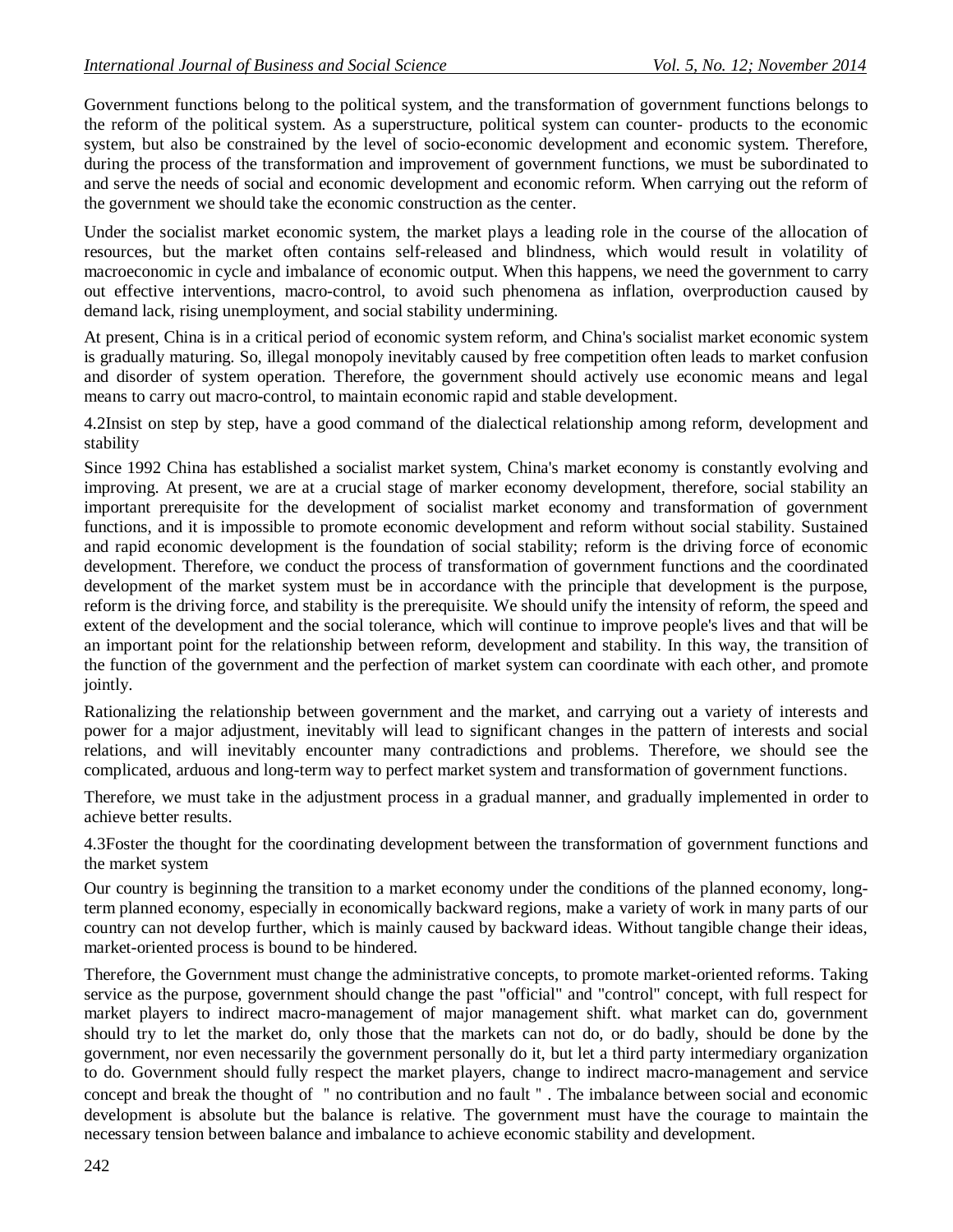4.4 To strengthen the construction of legal system, and strive to create "the rule of law government"

Modern market economy is an economy ruled by law. If there is no law to protect the market, the unification and fair competition would be broken, so the government should pay enough attention to maintain the fair competition in the market environment and market order with the relative laws. The laws and regulations of our country at the present stage in the development of the market economy system has randomness to maintain.

This would be hidden danger for the development and the perfection of the market system, also lead to corruption of the government, causing the government inefficiency.

Therefore, our country must strengthen the legislation, and establish fruitful legal coordination mechanism, to make the government to "go, the law must be strict, strict law enforcement, violators are prosecuted". In order to make the government behavior under the protection of the law and subject to supervision and restriction of law.

To make government manage the economy in the extent permitted by law, to avoid direct or excessive market intervention in economic activities, and to bring the whole life into the orbit of the rule of law, to promote the development of the society with "government by law" and "rule by law society"<sup>[4]</sup>.

4.5To promote the orderly development of the separation of government and enterprise government affairs

Government departments should conduct a comprehensive and in-depth clean on all matters concerning the examination and approval, to maximize the reduction of administrative examination and approval items; the items which do not meet the request of market economy development, can be canceled by regulation under the market mechanism with the government regulation; The government should thoroughly implement the administrative permit law, to reduce and standardize the administrative examination and approval system. Continue to clean up the existing administrative licensing items and non administrative licensing examination and approval items; On a cancelled project, we need to strengthen the follow-up supervision work, put an end to all kinds of covert approval behavior.

Government should improve the administrative examination and approval, simplify and standardize the procedures, formulate operation rules, and to establish and perfect the supervision and restriction mechanism for the administrative examination and approval, to promote openness in government affairs and democratic supervision. That is open to the public, and accept social supervision. We also need to strengthen the innovation of system and management, promote the reform of government institutions, realize the separation of clarifying the relationship between government and enterprise, government and market, government and society, hand over the issues to the social intermediary organizations under the market regulation which do not need the government functions.

4.6Regulate the social distribution, perfect the social security system

Efficiency and fairness is a hot topic and the key issues at this stage of development in china. If all the items are allocated and adjusted, completely by market mechanism , the disparity of income between rich and poor, between developed and backward areas of the growing disparity will be caused, as well as serious social polarization, even pose a great threat to political and economic development and social stability. In addition, because of corruption, the income gap is too large, which is not only inefficient, and will cause the unfair society, so the government should increase efforts to fight against corruption.

This is our fundamental objective, Therefore, our government need to make the policy for the distribution and redistribution establish the social security system to adjust the income distribution, and prevent polarization between the rich and the poor, fairness, even seek to maximize the interests of the public. In the eighteenth Party Congress, a report put forward a sustainable social security policy for the grassroots in multi-levels, it need to change the wide coverage to "full coverage", to achieve the goal that everyone could get access to the basic social security.

#### *5. Conclusion*

Since the Third Plenary Session of the Thirteen Party Congress, the 30 years of reform conducted in China has mainly focused on the reform of economic system. This reform strategy is that the economy can start and implement in a stable political environment and avoid great social unrest.